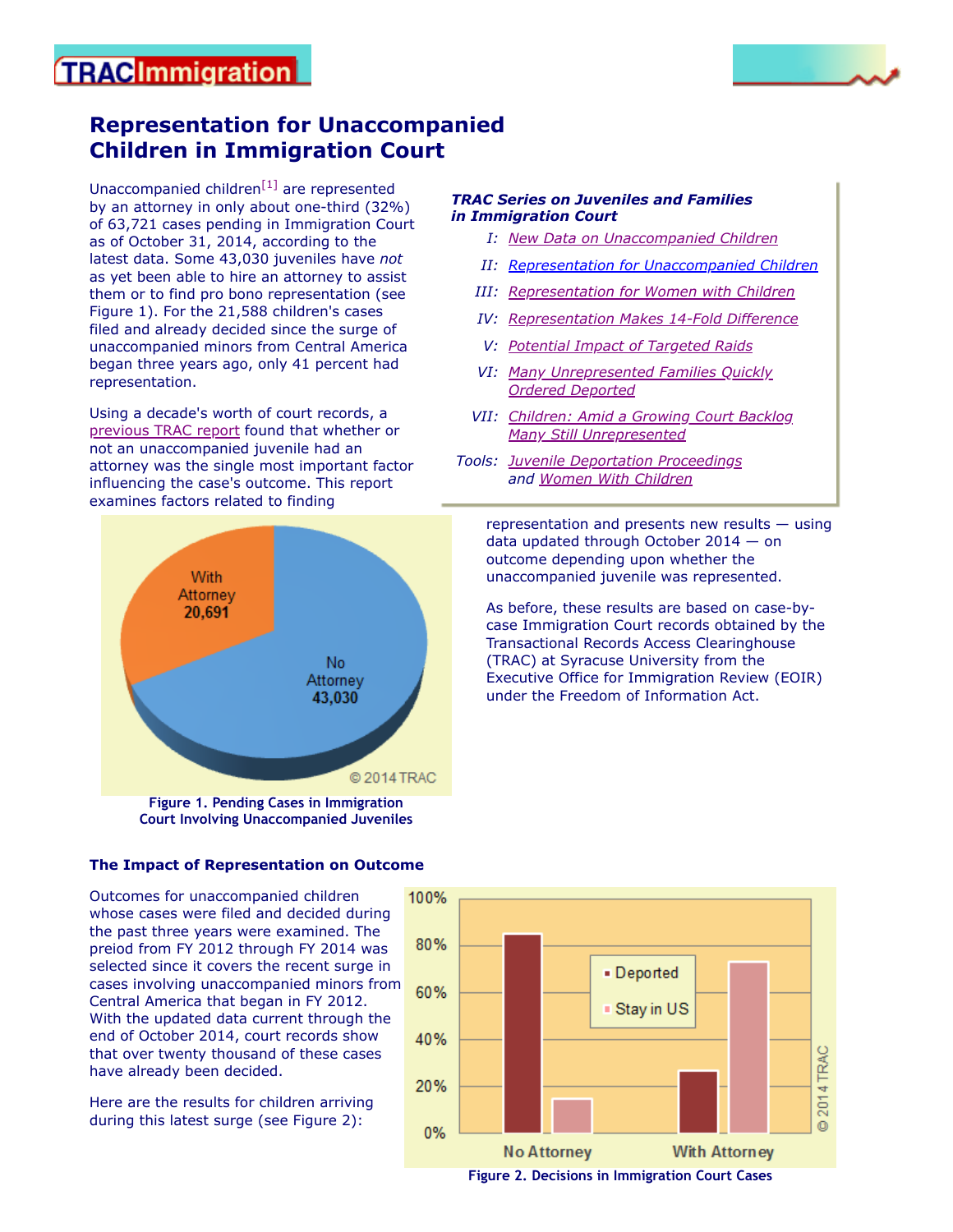*Outcome if attorney present.* In **Involving Unaccompanied Juveniles** almost three out of four (73%) of the cases in which the child was

represented, the court allowed the child to remain in the United States. The child was ordered removed in slightly more than one in ten (12%) of these cases. And in the remaining 15 percent the judge entered a "voluntary departure" (VD) order. (While with a VD order the child is required to leave the country, the child avoids many of the more severe legal consequences of a removal order.)

*Outcome if no attorney.* Where the child appeared alone without representation, only 15 percent were allowed to remain in the country. All the rest were ordered deported — 80 percent through the entry of a removal order, and 5 percent with a VD order.

Table 1 compares outcome for unaccompanied children whose cases were filed and decided during the past three years with all cases from the last ten years.

| <b>Fiscal Year</b>             | No Attorney             |                  |                        | <b>With Attorney</b> |                         |                  |                        |                 |
|--------------------------------|-------------------------|------------------|------------------------|----------------------|-------------------------|------------------|------------------------|-----------------|
| <b>Case Filed</b>              | Cases<br><b>Decided</b> | Removal<br>Order | Voluntary<br>Departure | Stay in<br>U.S.      | Cases<br><b>Decided</b> | Removal<br>Order | Voluntarv<br>Departure | Stay in<br>U.S. |
| <b>Ten Year Total*</b>         | 34,263                  | 79%              | 11%                    | 10%                  | 33,694                  | 27%              | 24%                    | 49%             |
| <b>Since Surge Began</b>       |                         |                  |                        |                      |                         |                  |                        |                 |
| <b>FY 2014</b>                 | 4,778                   | 88%              | 2%                     | 11%                  | 1.208                   | 16%              | 15%                    | 69%             |
| FY 2013                        | 4,623                   | 74%              | 4%                     | 22%                  | 3,710                   | 9%               | 11%                    | 80%             |
| FY 2012                        | 3,416                   | 79%              | 10%                    | 10%                  | 3,843                   | 14%              | 19%                    | 67%             |
| <b>FY 2012 through FY 2014</b> | 12,817                  | 80%              | 5%                     | 15%                  | 8.761                   | 12%              | 15%                    | 73%             |

| Table 1. Decisions in Immigration Court Cases Involving Unaccompanied Juveniles |  |  |
|---------------------------------------------------------------------------------|--|--|
|---------------------------------------------------------------------------------|--|--|

*\* Covers FY 2005 - FY 2014 plus first month of FY 2015 (October 2014)*

#### **Representation Rates and the Volume of Juvenile Cases**

The surge in juvenile cases before the Immigration Courts is graphically displayed month-by-month in Figure 3 and its supporting [detail table](https://trac.syr.edu/immigration/reports/371/include/timeseriesG.html). The rise that began in FY 2012 was fairly gradual at first. In March 2012 the number of new juvenile cases filed each month passed 1,000. In March 2013 the number exceeded 2,000 for the first time, and 3,000 cases were filed in December 2013. Three months later in March 2014 the number of new juvenile cases filed surpassed 5,000, and by May filings had reached 8,000 cases. The peak was reached during June 2014 with 8,571 cases filed and then fell rapidly. By September 2014 the number had fallen below the 1,000 mark, declining to 886. (Because of delays in court recording, the numbers for the last few months may understate actual filings.)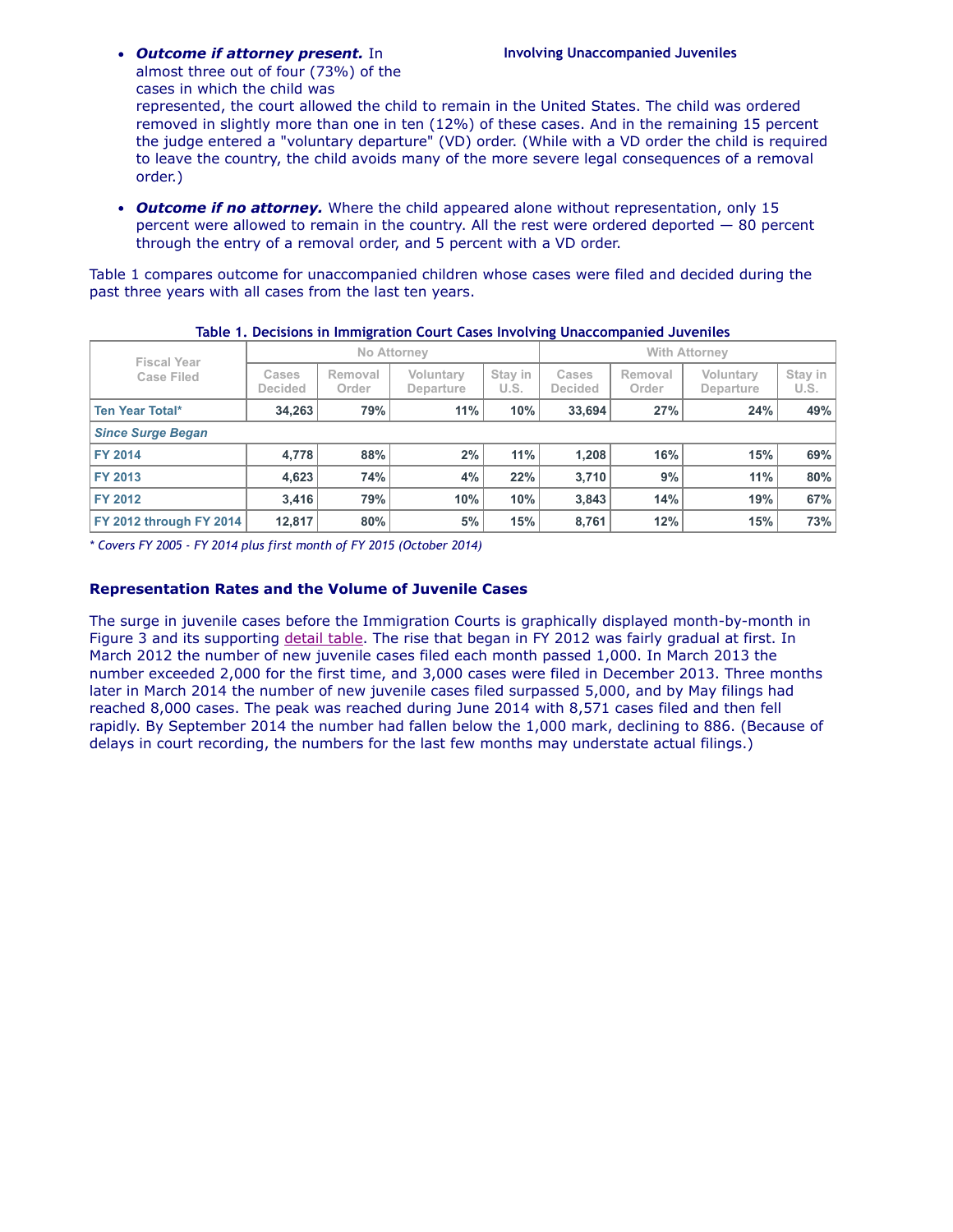

**Filed by Month** *([See data\)](https://trac.syr.edu/immigration/reports/371/include/timeseriesG.html)*

Figure 3 also graphs how the proportion of unaccompanied children's cases with representation has been impacted by the surge. For several years starting about September 2008, representation rates had ranged generally between 60 and 70 percent. But as the volume of cases began to rise during FY 2012, representation rates immediately started falling. While the *number* of represented cases rose, they did not keep up with the rising tide of cases, so that the *proportion* of represented children fell. Because these children are not entitled to a court-appointed attorney, and many unaccompanied children are without resources to hire one, the supply of attorneys with the necessary expertise, willingness and ability to provide their services without compensation clearly appears to have been inadequate to meet the growing need.

These filing dates reflect when the case was first filed, and many of these cases end up being transferred to a different city's Immigration Court when the children themselves move. Thus several months can pass before a juvenile case reaches its latest court. One would therefore expect recent months to have the lowest rates of representation, but this has not been the case. Representation rates hit their low point for cases filed six months ago in March 2014 (16%) and April 2014 (15%). These rates actually rebounded for cases filed in May (22%) and June (20%) when the peak of filings occurred, perhaps due to the mobilization of community legal resources in response to the media attention this issue was then receiving (see [detail table](https://trac.syr.edu/immigration/reports/371/include/timeseriesG.html) to Figure 3).

#### **Pending Cases by Nationality**

As for the representation of unaccompanied children in the 63,721 court cases still pending as of October 31, 2014, Table 2 shows that most of these cases (67%) were filed during FY 2014. We also see that because cases without attorneys tend to move through the court system more quickly, cases that have been pending longer tend to be those where the unaccompanied juvenile had an attorney.

Table 3 provides details on representation for pending cases involving unaccompanied children by nationality. Over 9 out of 10 (92%) of these juveniles are from the Central American countries of Honduras, El Salvador, and Guatemala. While these three countries dominate, two more countries have at least 1,000 pending cases — Mexico and Ecuador. These five countries accounted for 97 percent of all pending juvenile cases.

While there are differences in representation rates by nationality, these differences appear to be at least partially explained by when their cases were filed. The more recent their arrival, the lower their representation rates. For example, three out of four (74%) of those from Honduras and two out of three from El Salvador (65%) and Guatemala (67%) arrived just last year (FY 2014). In contrast, the number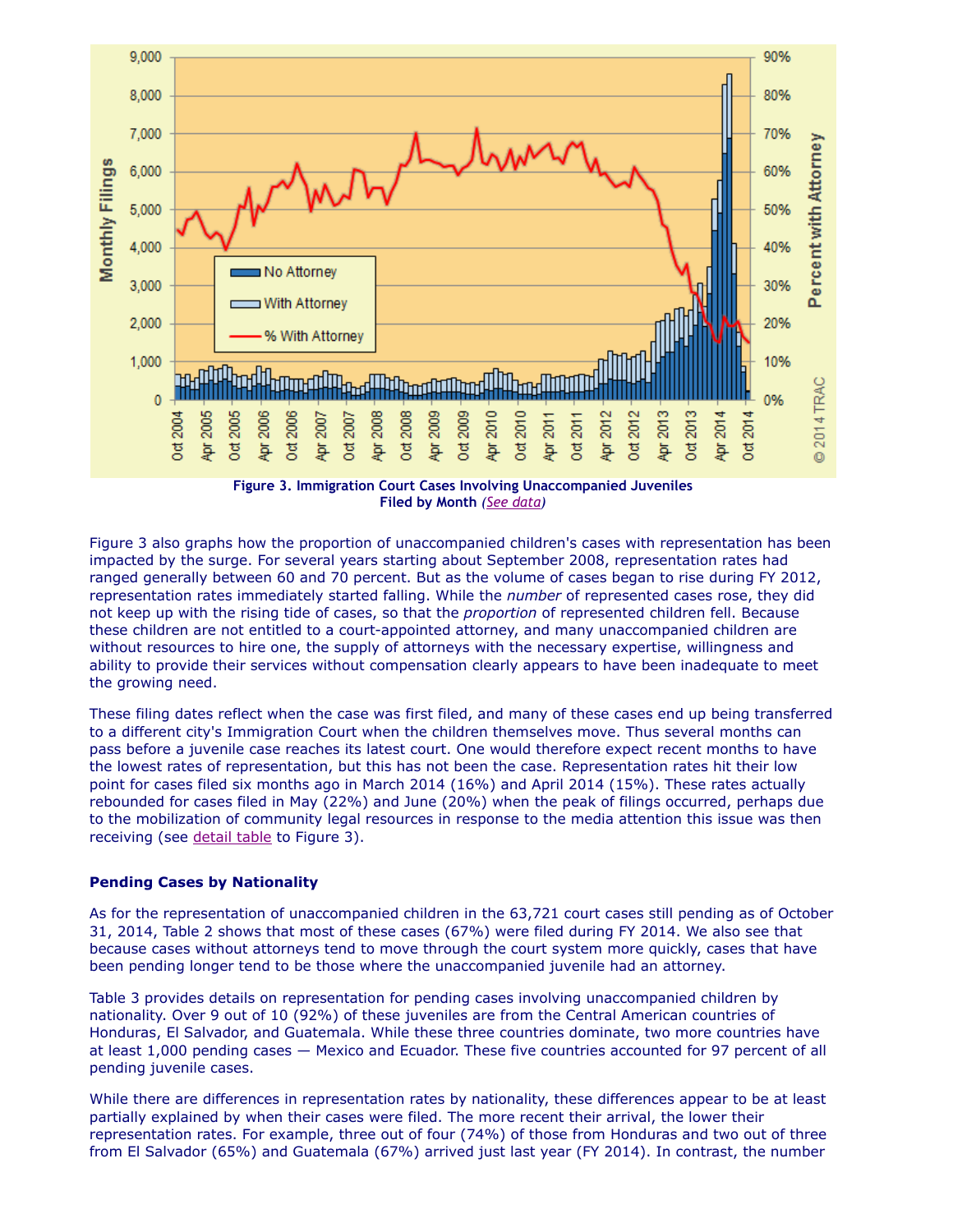#### of those who arrived last year was 60 percent for Mexicans and only 49 percent for children from Ecuador.

| <b>Fiscal Year</b><br>Case Filed | Pending<br><b>Cases</b> | <b>No</b><br>Attorney | With<br><b>Attorney</b> | <b>Percent With</b><br>Attorney |
|----------------------------------|-------------------------|-----------------------|-------------------------|---------------------------------|
| <b>Total</b>                     | 63,721                  | 43,030                | 20,691                  | 32%                             |
| <b>FY 2015</b>                   | 229                     | 198                   | 31                      | 14%                             |
| <b>FY 2014</b>                   | 42,857                  | 34,130                | 8,727                   | 20%                             |
| <b>FY 2013</b>                   | 13,373                  | 7,183                 | 6,190                   | 46%                             |
| <b>FY 2012</b>                   | 4,182                   | 1,226                 | 2,956                   | 71%                             |
| before FY 2012                   | 3,080                   | 293                   | 2,787                   | 90%                             |

#### **Table 2. Pending Immigration Court Cases Involving Unaccompanied Juveniles**

#### **Table 3. Nationality and Representation**

| Nationality        | Pending<br><b>Cases</b> | <b>No</b><br>Attorney | With<br>Attorney | <b>Percent With</b><br>Attorney |
|--------------------|-------------------------|-----------------------|------------------|---------------------------------|
| All                | 63,721                  | 43,030                | 20,691           | 32%                             |
| <b>Honduras</b>    | 20,965                  | 15,843                | 5,122            | 24%                             |
| <b>El Salvador</b> | 19,352                  | 12,400                | 6,952            | 36%                             |
| <b>Guatemala</b>   | 18,074                  | 12,017                | 6,057            | 34%                             |
| <b>Mexico</b>      | 2,698                   | 1,663                 | 1,035            | 38%                             |
| <b>Ecuador</b>     | 1,030                   | 425                   | 605              | 59%                             |
| <b>Other</b>       | 1,602                   | 682                   | 920              | 57%                             |

#### **Pending Cases by Court Location**

Pending cases involving unaccompanied children are not distributed evenly across the country. Half of these pending cases can be found in just six of the more than 50 Immigration Courts. New York City heads the list with one out of every eight (12.3%) or 7,865 cases. Houston has the second largest number of pending cases (5,964), following by Arlington, Virginia (5,178) in third place. Los Angeles (4,920), Baltimore (3,949) and San Francisco (3,698) make up the remaining six with the largest number of pending cases with unaccompanied juveniles.

Fifteen percent (15%) of the Immigration Court's backlog as of October 31, 2014 was composed of cases involving unaccompanied children, but this percentage varied sharply by court. For those courts with at least 10,000 cases in their overall backlog, only 3 percent of these involved unaccompanied children in Phoenix, while in Arlington the proportion was 29 percent — nearly twice the national average. For the Immigration Courts with sizable backlogs of under 10,000 cases, the highest concentration of juvenile cases could be found in Charlotte, North Carolina and Baltimore, Maryland. For each of these, unaccompanied children's cases made up fully 44 percent of their backlog. Table 4 provides comparable figures for all of the Immigration Court locations.

|                          | Table 4. Illilligiation Court Backlog by Location |                           |         |  |  |
|--------------------------|---------------------------------------------------|---------------------------|---------|--|--|
|                          |                                                   | <b>Current Backlog</b>    |         |  |  |
| <b>Immigration Court</b> | Total                                             | Unaccompanied<br>Children | Percent |  |  |
| <b>All Courts</b>        | 421,972                                           | 63,721                    | 15%     |  |  |
| <b>Charlotte</b>         | 4,745                                             | 2,094                     | 44%     |  |  |
| <b>Baltimore</b>         | 8,953                                             | 3,949                     | 44%     |  |  |
| <b>Arlington</b>         | 17,575                                            | 5,178                     | 29%     |  |  |
| <b>New Orleans</b>       | 8,039                                             | 2,350                     | 29%     |  |  |
| <b>Memphis</b>           | 8,248                                             | 2,189                     | 27%     |  |  |
| <b>Harlingen</b>         | 8,386                                             | 1,968                     | 23%     |  |  |
| <b>Kansas City</b>       | 3,805                                             | 857                       | 23%     |  |  |
| <b>Dallas</b>            | 7,291                                             | 1,616                     | 22%     |  |  |
| <b>Hartford</b>          | 2,201                                             | 474                       | 22%     |  |  |
| <b>Houston</b>           | 29,273                                            | 5,964                     | 20%     |  |  |
|                          |                                                   |                           |         |  |  |

#### **Table 4. Immigration Court Backlog by Location**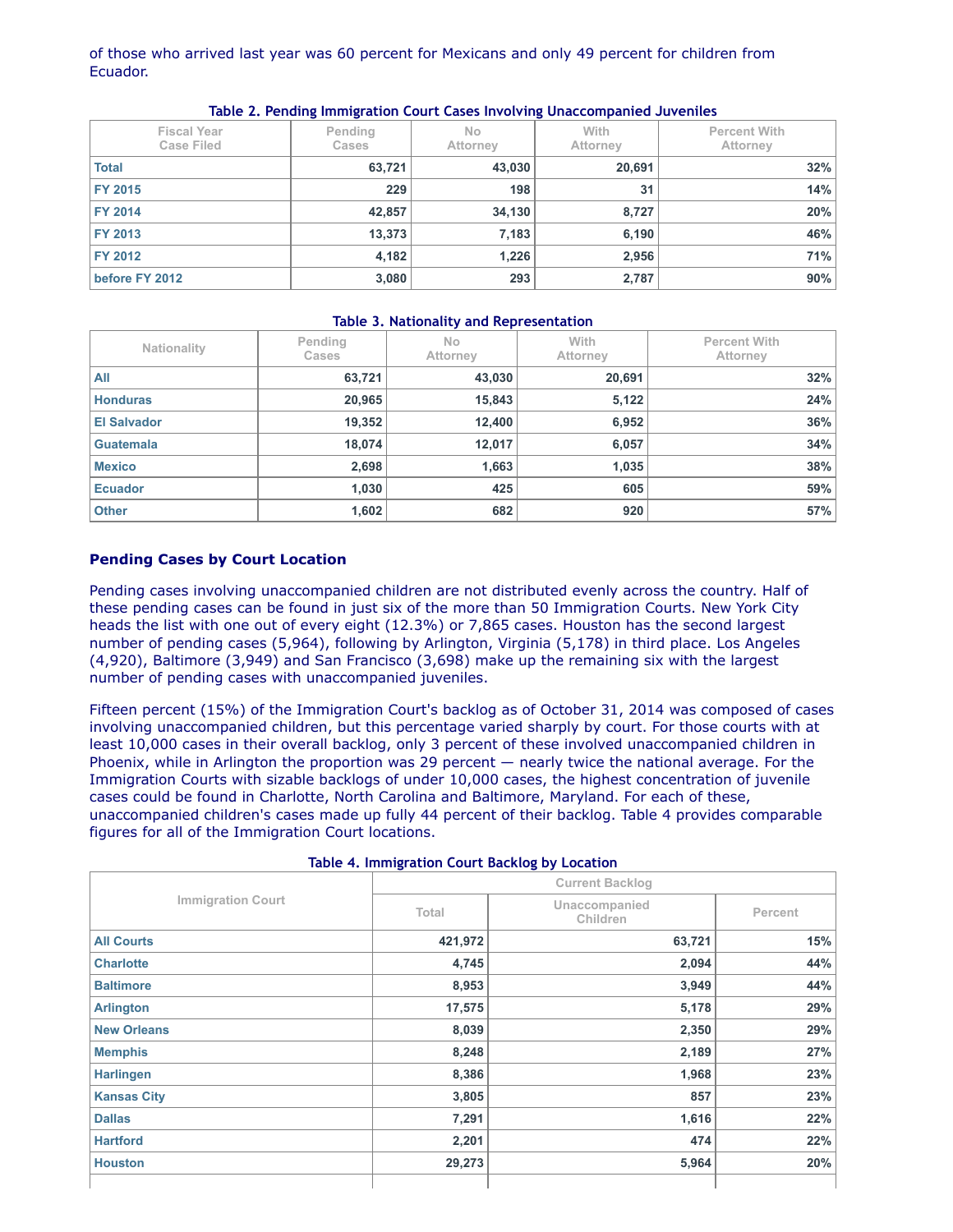| <b>Boston</b>             | 11,289 | 2,022                   | 18%   |
|---------------------------|--------|-------------------------|-------|
| <b>Miami</b>              | 18,348 | 3,247                   | 18%   |
| Philadelphia              | 5,456  | 952                     | 17%   |
| <b>Atlanta</b>            | 13,012 | 2,257                   | 17%   |
| <b>Orlando</b>            | 6,376  | 1,104                   | 17%   |
| <b>Cleveland</b>          | 5,551  | 898                     | 16%   |
| <b>Bloomington</b>        | 3,217  | 456                     | 14%   |
| <b>New York</b>           | 56,837 | 7,865                   | 14%   |
| <b>Omaha</b>              | 5,344  | 703                     | 13%   |
| <b>Newark</b>             | 19,678 | 2,559                   | 13%   |
| <b>San Francisco</b>      | 28,569 | 3,698                   | 13%   |
| <b>Portland</b>           | 2,635  | 328                     | 12%   |
| <b>West Valley</b>        | 1,679  | 182                     | 11%   |
| <b>Chicago</b>            | 17,996 | 1,783                   | 10%   |
| <b>Las Vegas</b>          | 4,032  | 398                     | 10%   |
| <b>Los Angeles</b>        | 50,545 | 4,920                   | 10%   |
| <b>Detroit</b>            | 3,934  | 377                     | 10%   |
| <b>San Diego</b>          | 3,240  | 307                     | 9%    |
| <b>Seattle</b>            | 5,009  | 445                     | 9%    |
| <b>Denver</b>             | 8,826  | 712                     | 8%    |
| <b>York</b>               | 475    | 37                      | 8%    |
| <b>San Antonio</b>        | 18,892 | 1,168                   | 6%    |
| <b>Saipan</b>             | 23     | 1                       | 4%    |
| <b>Honolulu</b>           | 136    | 5                       | 4%    |
| <b>Phoenix</b>            | 11,334 | 377                     | 3%    |
| <b>Buffalo</b>            | 3,344  | 110                     | 3%    |
| <b>Imperial</b>           | 1,564  | 29                      | 2%    |
| <b>Tucson</b>             | 1,650  | 26                      | 2%    |
| <b>Napanoch</b>           | 254    | 3                       | $1\%$ |
| <b>El Paso</b>            | 7,160  | 73                      | $1\%$ |
| New York - DET            | 506    | 5                       | $1\%$ |
| Guaynabo                  | 243    | $\overline{2}$          | $1\%$ |
| <b>Houston — Detained</b> | 1,541  | 11                      | $1\%$ |
| <b>Florence</b>           | 421    | 3                       | $1\%$ |
| <b>Eloy</b>               | 990    | 7                       | $1\%$ |
| <b>Adelanto</b>           | 675    | 4                       | $1\%$ |
| <b>Oakdale</b>            | 354    | 2                       | $1\%$ |
| <b>Los Fresnos</b>        | 384    | $\overline{\mathbf{2}}$ | $1\%$ |
| <b>Lumpkin</b>            | 400    | 2                       | $1\%$ |
| Miami - Krome             | 513    | 1                       | $0\%$ |
| <b>Tacoma</b>             | 730    | 1                       | $0\%$ |
| <b>Elizabeth</b>          | 277    | $\mathbf 0$             | $0\%$ |
| Hagatna                   | 17     | $\pmb{0}$               | $0\%$ |

Courts also varied in terms of the proportion of their pending cases in which unaccompanied children were represented by attorneys. While the national average, as noted above, was that one-third (32%) of pending cases were represented, among the six courts with the largest number of these cases, representation rates varied from a low of 19 percent in the Arlington, Virginia court to a high of 43 percent in New York City.

Table 5 provides representation rates for all courts with at least 25 pending cases involving unaccompanied juveniles. Courts in Texas captured both the top and bottom spots. For the El Paso Immigration Court, over three out of four of its 73 pending cases had attorneys, while only 6 percent of the 1,968 children's cases pending before the Harlingen Immigration Court were represented.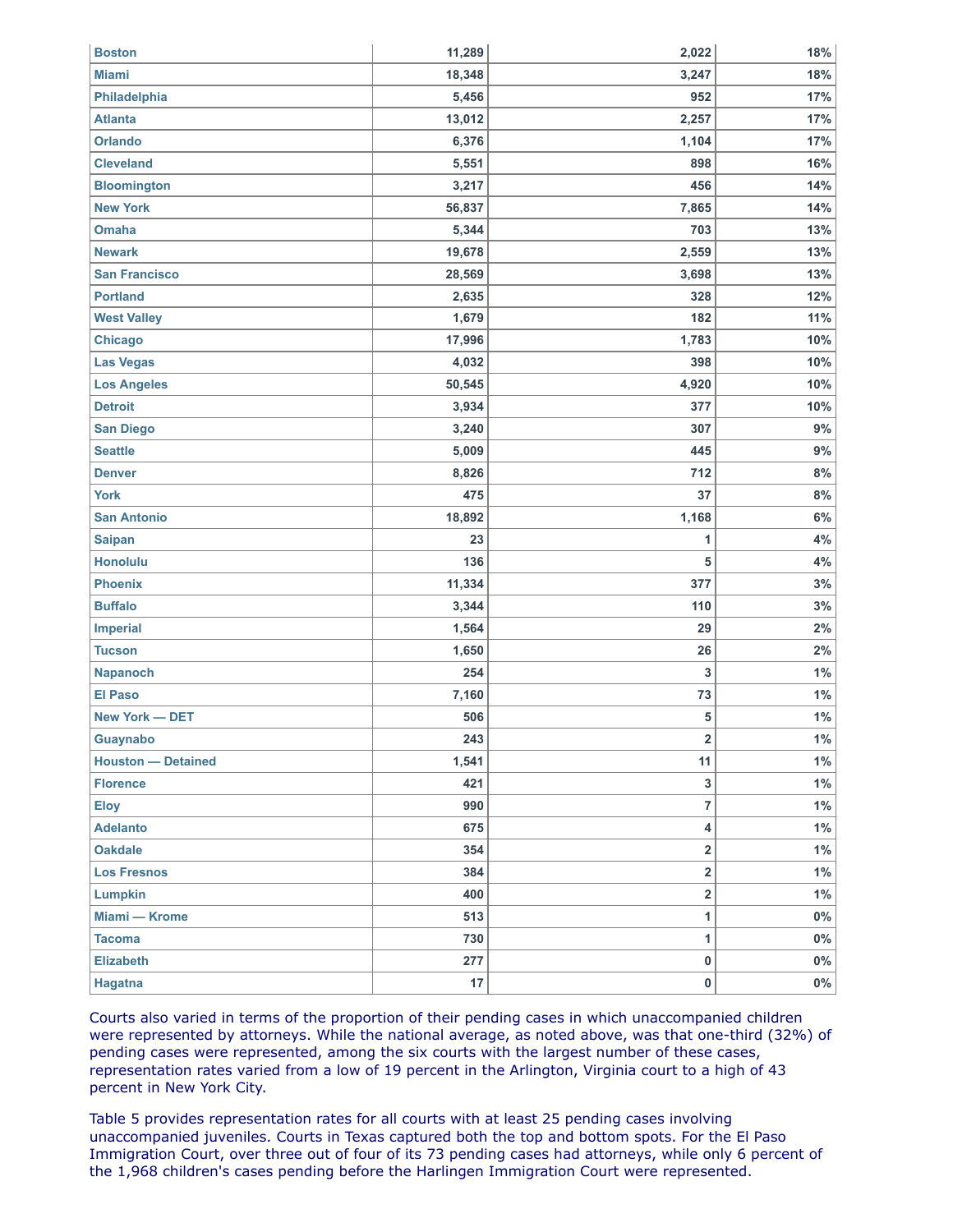| Table 5. Pending Cases Involving Unaccompanied Juveniles, by Immigration Court* |  |
|---------------------------------------------------------------------------------|--|
|---------------------------------------------------------------------------------|--|

|                          | Unaccompanied | <b>With Attorney</b> |         |  |
|--------------------------|---------------|----------------------|---------|--|
| <b>Immigration Court</b> | Children      | Number               | Percent |  |
| <b>All Courts</b>        | 63,721        | 20,691               | 32%     |  |
| <b>El Paso</b>           | 73            | 56                   | 77%     |  |
| <b>Omaha</b>             | 703           | 499                  | 71%     |  |
| <b>York</b>              | 37            | 26                   | 70%     |  |
| <b>Hartford</b>          | 474           | 263                  | 55%     |  |
| <b>Cleveland</b>         | 898           | 498                  | 55%     |  |
| <b>Tucson</b>            | 26            | 14                   | 54%     |  |
| <b>Boston</b>            | 2,022         | 1,056                | 52%     |  |
| <b>Imperial</b>          | 29            | 14                   | 48%     |  |
| Philadelphia             | 952           | 447                  | 47%     |  |
| <b>Bloomington</b>       | 456           | 209                  | 46%     |  |
| <b>Denver</b>            | 712           | 313                  | 44%     |  |
| <b>New York</b>          | 7,865         | 3,392                | 43%     |  |
| <b>Orlando</b>           | 1,104         | 475                  | 43%     |  |
| <b>Las Vegas</b>         | 398           | 168                  | 42%     |  |
| <b>Detroit</b>           | 377           | 157                  | 42%     |  |
| <b>Los Angeles</b>       | 4,920         | 1,958                | 40%     |  |
| <b>Kansas City</b>       | 857           | 337                  | 39%     |  |
| <b>Newark</b>            | 2,559         | 999                  | 39%     |  |
| <b>San Francisco</b>     | 3,698         | 1,423                | 38%     |  |
| <b>Portland</b>          | 328           | 122                  | 37%     |  |
| <b>San Diego</b>         | 307           | 114                  | 37%     |  |
| <b>Seattle</b>           | 445           | 164                  | 37%     |  |
| <b>Buffalo</b>           | 110           | 40                   | 36%     |  |
| <b>Miami</b>             | 3,247         | 1,117                | 34%     |  |
| <b>San Antonio</b>       | 1,168         | 391                  | 33%     |  |
| <b>West Valley</b>       | 182           | 53                   | 29%     |  |
| <b>Phoenix</b>           | 377           | 109                  | 29%     |  |
| <b>Memphis</b>           | 2,189         | 626                  | 29%     |  |
| <b>Baltimore</b>         | 3,949         | 1,084                | 27%     |  |
| <b>Houston</b>           | 5,964         | 1,532                | 26%     |  |
| <b>Atlanta</b>           | 2,257         | 506                  | 22%     |  |
| <b>Charlotte</b>         | 2,094         | 469                  | 22%     |  |
| <b>Chicago</b>           | 1,783         | 378                  | 21%     |  |
| <b>Arlington</b>         | 5,178         | 968                  | 19%     |  |
| <b>New Orleans</b>       | 2,350         | 394                  | 17%     |  |
| <b>Dallas</b>            | 1,616         | 185                  | 11%     |  |
| <b>Harlingen</b>         | 1,968         | 113                  | $6\%$   |  |

*\* Courts with at least 25 pending cases involving unaccompanied juveniles.*

#### **Further Details**

TRAC has compiled results (updated through October 31, 2014) on many additional factors with respect to representation as well as outcome by state, Immigration Court, hearing location, nationality and custody status. Details by juvenile type and whether juveniles were present or absent at the court hearing when their cases were decided are also available. These data are accessible through TRAC's free [web-based data access tool.](https://trac.syr.edu/phptools/immigration/juvenile/)